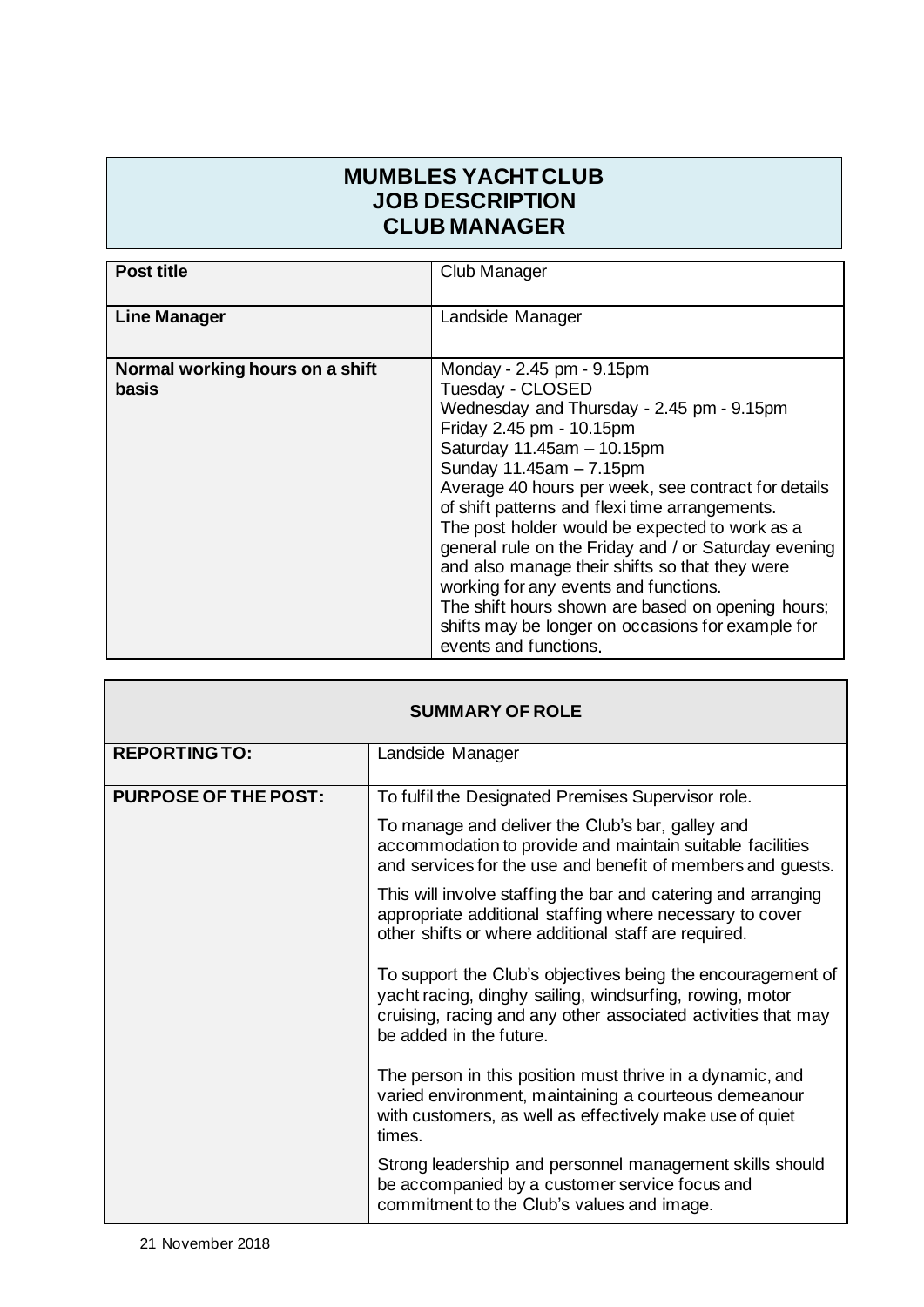|                                                                       | The Club manager pays close attention to all operational<br>details to ensure the comfort, safety and enjoyment of<br>members and guests and job satisfaction of staff, as well as<br>the financial success of the Club.                                                                                                                                                                                                                                                                                                                                                                                                                                                                                                                                                                                                                                                                                                                                                                                                                                                                                                                                                                                                                                                                                                                                                                                                                                                                                                                                                                                                                                                                                                                                                                                                                                                                                                                                                                                                                                                                                                                  |
|-----------------------------------------------------------------------|-------------------------------------------------------------------------------------------------------------------------------------------------------------------------------------------------------------------------------------------------------------------------------------------------------------------------------------------------------------------------------------------------------------------------------------------------------------------------------------------------------------------------------------------------------------------------------------------------------------------------------------------------------------------------------------------------------------------------------------------------------------------------------------------------------------------------------------------------------------------------------------------------------------------------------------------------------------------------------------------------------------------------------------------------------------------------------------------------------------------------------------------------------------------------------------------------------------------------------------------------------------------------------------------------------------------------------------------------------------------------------------------------------------------------------------------------------------------------------------------------------------------------------------------------------------------------------------------------------------------------------------------------------------------------------------------------------------------------------------------------------------------------------------------------------------------------------------------------------------------------------------------------------------------------------------------------------------------------------------------------------------------------------------------------------------------------------------------------------------------------------------------|
|                                                                       |                                                                                                                                                                                                                                                                                                                                                                                                                                                                                                                                                                                                                                                                                                                                                                                                                                                                                                                                                                                                                                                                                                                                                                                                                                                                                                                                                                                                                                                                                                                                                                                                                                                                                                                                                                                                                                                                                                                                                                                                                                                                                                                                           |
| THE POST HOLDER IS<br><b>RESPONSIBLE FOR THE</b><br><b>FOLLOWING:</b> | Fulfilling the role of the Designated Premises<br>1.<br>Supervisor.<br>2.<br>Maintain the condition of all stock and carry out /<br>ensure the correct preparation / service of beverages and<br>food to ensure the quality of product served.<br>Provide menus and foods suitable for various<br>3.<br>occasions in the Club calendar, involving breakfast pre-<br>sailing, post-sailing meals and snacks, Sunday lunch time<br>meals, outside bookings, Club dinners such as presentation<br>evenings, buffets, etc.<br>4.<br>Ensure that stock is replenished, and barrels are<br>changed promptly as appropriate to ensure that the bar and<br>galley are appropriately stocked at all times and ready for<br>service.<br>Monitor stock of beverages, gas supplies, food,<br>5.<br>cleaning products and other related consumables to ensure<br>adequate stock is maintained and to prevent unnecessary<br>wastage.<br>6.<br>Make recommendations to Landside Committee with<br>regard to supplier options and products to ensure that best<br>value is obtained for all purchases, and to support the growth<br>of the Club's business.<br>Undertake ordering, receipt of deliveries as required.<br>7.<br>Prepare weekly schedules for self and casual bar and<br>8.<br>galley staff to adequately cover all shifts. Provide for<br>coverage in case of employee absence and adjust staffing<br>as necessary to meet business demands.<br>Ensure the cleanliness of staff, Club, bar and galley,<br>9.<br>paying special attention to possible health hazards and<br>hygiene requirements. Ensure the fabric of the club is<br>maintained in good repair and report any issues to the<br>Landside Committee.<br>Ensure that the bar, galley and service areas<br>10.<br>(including the roof terrace) are kept clean and tidy at all<br>times, with glasses and dishes cleared, tables cleaned, and<br>bins emptied. Ensure that all equipment, fittings and fixtures<br>are maintained in good safe working order and report any<br>issues to the Landside Committee.<br>Ensure that the cellar is maintained in a clean and<br>11. |
|                                                                       | tidy condition and that the cleaning of lines is undertaken in<br>accordance with industry guidelines. Ensure that the cellar<br>equipment and systems are maintained in good order<br>Make recommendations for changes to the<br>12.<br>contracted cleaning schedule (if required due to functions<br>and events) and in good time.                                                                                                                                                                                                                                                                                                                                                                                                                                                                                                                                                                                                                                                                                                                                                                                                                                                                                                                                                                                                                                                                                                                                                                                                                                                                                                                                                                                                                                                                                                                                                                                                                                                                                                                                                                                                      |
|                                                                       | Undertake the daily, weekly and monthly bar and<br>13.<br>galley hygiene checks and activities ensuring that any<br>remedial action required is undertaken promptly. (Daily tasks<br>to be delegated to casual bar and galley staff as                                                                                                                                                                                                                                                                                                                                                                                                                                                                                                                                                                                                                                                                                                                                                                                                                                                                                                                                                                                                                                                                                                                                                                                                                                                                                                                                                                                                                                                                                                                                                                                                                                                                                                                                                                                                                                                                                                    |
|                                                                       | appropriate).<br>Working with the Membership Secretary manage the<br>14.<br>Club diary on a day to day basis.                                                                                                                                                                                                                                                                                                                                                                                                                                                                                                                                                                                                                                                                                                                                                                                                                                                                                                                                                                                                                                                                                                                                                                                                                                                                                                                                                                                                                                                                                                                                                                                                                                                                                                                                                                                                                                                                                                                                                                                                                             |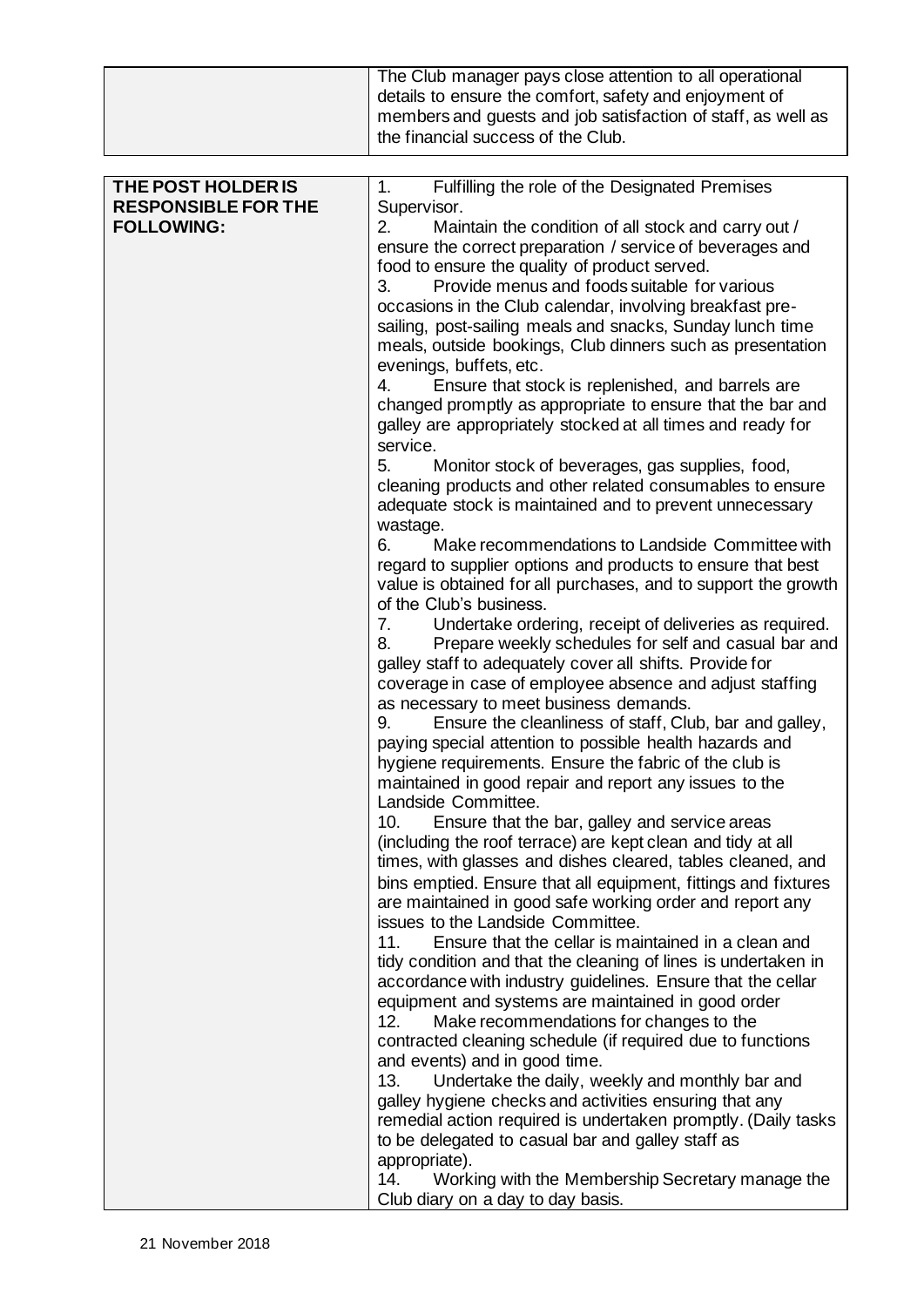|                         | Comply with the Landside risk assessments making<br>15.        |  |  |
|-------------------------|----------------------------------------------------------------|--|--|
|                         |                                                                |  |  |
|                         | recommendations for revisions if appropriate.                  |  |  |
|                         | Manage the till on a day to day basis, adding new<br>16.       |  |  |
|                         | products, member cards as required.                            |  |  |
|                         | Undertake / ensure that daily cashing up is<br>17.             |  |  |
|                         | undertaken, and that bar and galley accounting sheets are      |  |  |
|                         | accurately maintained and up to date.                          |  |  |
|                         | Provide the Honorary Treasurer and/or their Assistant<br>18.   |  |  |
|                         | with the previous weeks bar and galley accounting sheets, till |  |  |
|                         | reports and copy invoices each Monday.                         |  |  |
|                         | 19.<br>Undertake banking weekly on a Monday ensuring           |  |  |
|                         | that only the agreed level of float is retained in the till.   |  |  |
|                         | Act as a first point of contact for all member and<br>20.      |  |  |
|                         | guest enquiries in relation to all the Club's activities both  |  |  |
|                         | landside and waterside.                                        |  |  |
|                         | 21.<br>Receive and receipt payments for non-bar and galley     |  |  |
|                         | activities including membership and waterside.                 |  |  |
|                         | 22.<br>Deal with customer complaints promptly and              |  |  |
|                         | according to the Club's Complaints Policy.                     |  |  |
|                         | Ensure that only members and guests are admitted<br>23.        |  |  |
|                         | to the premises in accordance with the Club's rules.           |  |  |
|                         | Recruit, induct, train and continue to motivate all<br>24.     |  |  |
|                         | casual staff employed.                                         |  |  |
|                         | Maintain invoices, delivery and wastage records in<br>25.      |  |  |
|                         | preparation for quarterly stock take.                          |  |  |
|                         | Adhere to budgets, striving to increase profits and<br>26.     |  |  |
|                         | managing cashflow.                                             |  |  |
|                         | 27.<br>Any other duties commensurate with the post.            |  |  |
| <b>JOB WORKING</b>      | Undertake any training courses when necessary.<br>1.           |  |  |
| <b>CIRCUMSTANCES</b>    | To undertake the personal Health and Safety<br>2.              |  |  |
|                         | responsibilities within Health and Safety at Work Act 1974     |  |  |
|                         | and to be responsible for your colleagues, health, safety and  |  |  |
| The post holder will be | welfare.                                                       |  |  |
| expected to:            |                                                                |  |  |
|                         | To ensure compliance with the Data Protection Act<br>3.        |  |  |
|                         | 2018.                                                          |  |  |
|                         | 4.<br>To ensure that all activities are operated in accordance |  |  |
|                         | with Equal Opportunities legislation, and the Club's Equal     |  |  |
|                         | Opportunities Policy.                                          |  |  |
|                         |                                                                |  |  |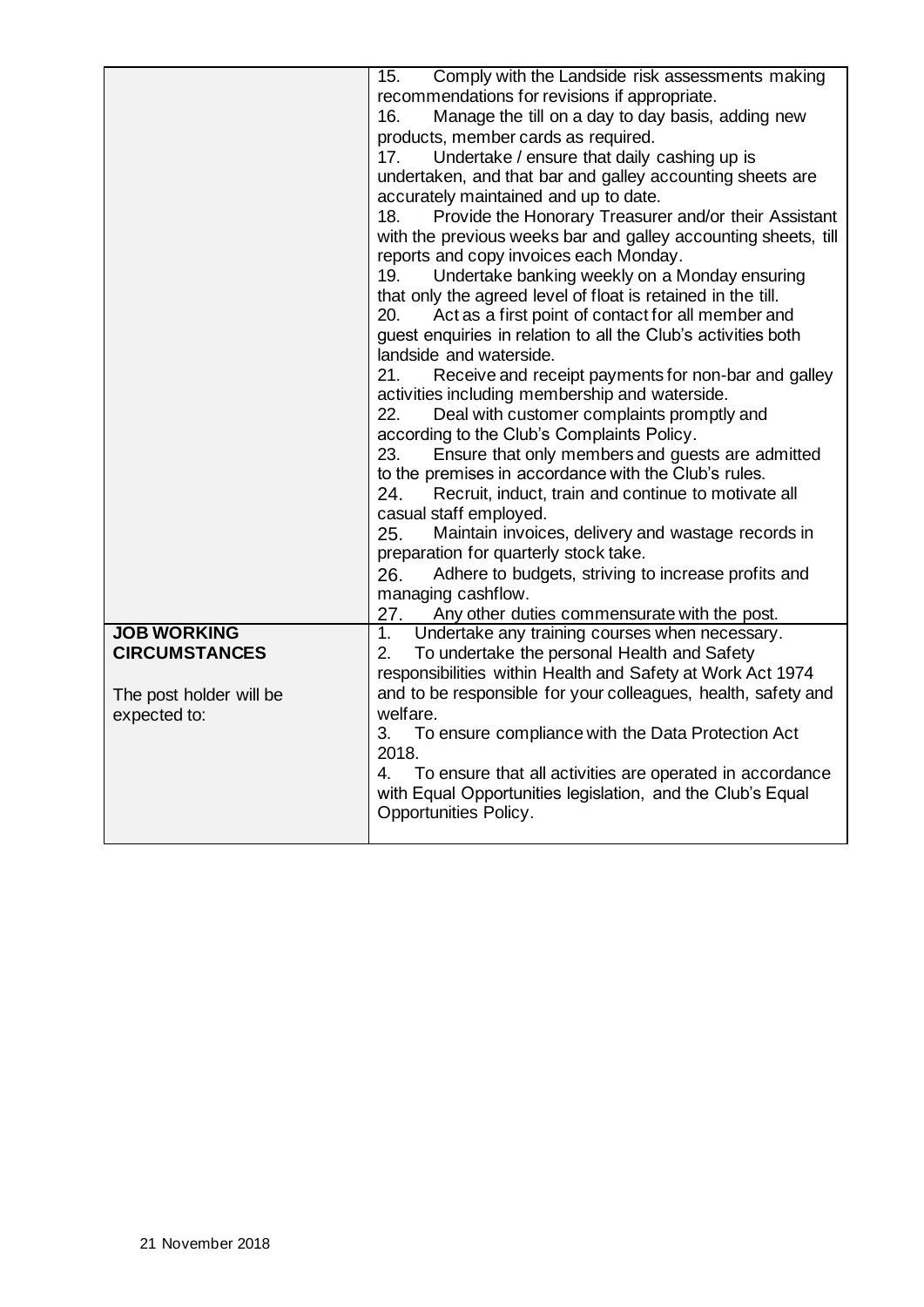## **MUMBLES YACHT CLUB PERSON SPECIFICATION CLUB MANAGER**

|                  | <b>EDUCATION, QUALIFICATIONS &amp; TRAINING</b>                                                                                                                                                                                                                                                                                                                                                                                                                                                                                                                                                                                                                                                             |  |
|------------------|-------------------------------------------------------------------------------------------------------------------------------------------------------------------------------------------------------------------------------------------------------------------------------------------------------------------------------------------------------------------------------------------------------------------------------------------------------------------------------------------------------------------------------------------------------------------------------------------------------------------------------------------------------------------------------------------------------------|--|
| <b>Essential</b> | To hold or obtain a Personal Licence (at the Club's expense). If<br>you do not have this qualification then you will be expected to<br>undertake the course within 7 working days of the commencement<br>of employment, and completion of probation is dependent on<br>obtaining the qualification and being successfully appointed as<br>Designated Premises Supervisor.                                                                                                                                                                                                                                                                                                                                   |  |
| <b>Desirable</b> | Food Hygiene Level 2                                                                                                                                                                                                                                                                                                                                                                                                                                                                                                                                                                                                                                                                                        |  |
| <b>Evidence</b>  | Certificate                                                                                                                                                                                                                                                                                                                                                                                                                                                                                                                                                                                                                                                                                                 |  |
|                  | SKILLS /TECHNICAL / PROFESSIONAL COMPETENCE                                                                                                                                                                                                                                                                                                                                                                                                                                                                                                                                                                                                                                                                 |  |
| <b>Essential</b> | Working knowledge of alcoholic and non-alcoholic<br>$1_{-}$<br>beverages and food preparation and service.<br>2.<br>Knowledge of regulations related to alcohol and food<br>preparation and service and health and safety requirements.<br>Competency in resource management and stock control.<br>3.<br>Knowledge of basic accounting principles, personnel<br>4.<br>management and marketing.<br>Ability to make sound decisions, and a good problem<br>5.<br>solver, but including when to escalate an issue.<br>Controlling business and managing profit margins, to<br>6.<br>ensure growth.<br>Up to date knowledge of the Club's activities and diary – all<br>7.<br>available on the Club's website. |  |
| <b>Desirable</b> |                                                                                                                                                                                                                                                                                                                                                                                                                                                                                                                                                                                                                                                                                                             |  |
|                  | <b>EXPERIENCE</b>                                                                                                                                                                                                                                                                                                                                                                                                                                                                                                                                                                                                                                                                                           |  |
| <b>Essential</b> | 1.<br>Previous experience in a similar environment.                                                                                                                                                                                                                                                                                                                                                                                                                                                                                                                                                                                                                                                         |  |
| <b>Desirable</b> | 2.<br>Previous experience in a managerial role in a similar                                                                                                                                                                                                                                                                                                                                                                                                                                                                                                                                                                                                                                                 |  |
|                  | environment.<br><b>COMPETENCIES &amp; ABILITIES</b>                                                                                                                                                                                                                                                                                                                                                                                                                                                                                                                                                                                                                                                         |  |
| <b>Essential</b> | Effective communicator written and verbal with excellent<br>1.                                                                                                                                                                                                                                                                                                                                                                                                                                                                                                                                                                                                                                              |  |
|                  | 'people' skills.<br>Good IT skills.<br>2.<br>Basic mathematical skills.<br>3.<br>A high degree of flexibility.<br>4.<br>5.<br>Effective time management skills.<br>The ability to coach and enable team performance to<br>6.<br>achieve objectives.                                                                                                                                                                                                                                                                                                                                                                                                                                                         |  |
| <b>Desirable</b> | <b>Clean Driving Licence</b>                                                                                                                                                                                                                                                                                                                                                                                                                                                                                                                                                                                                                                                                                |  |

| <b>SAFEGUARDING:</b> | The Club is committed to safeguarding and promoting the welfare<br>of children and young people and expects all staff and volunteers |
|----------------------|--------------------------------------------------------------------------------------------------------------------------------------|
|                      | I to share this commitment.                                                                                                          |